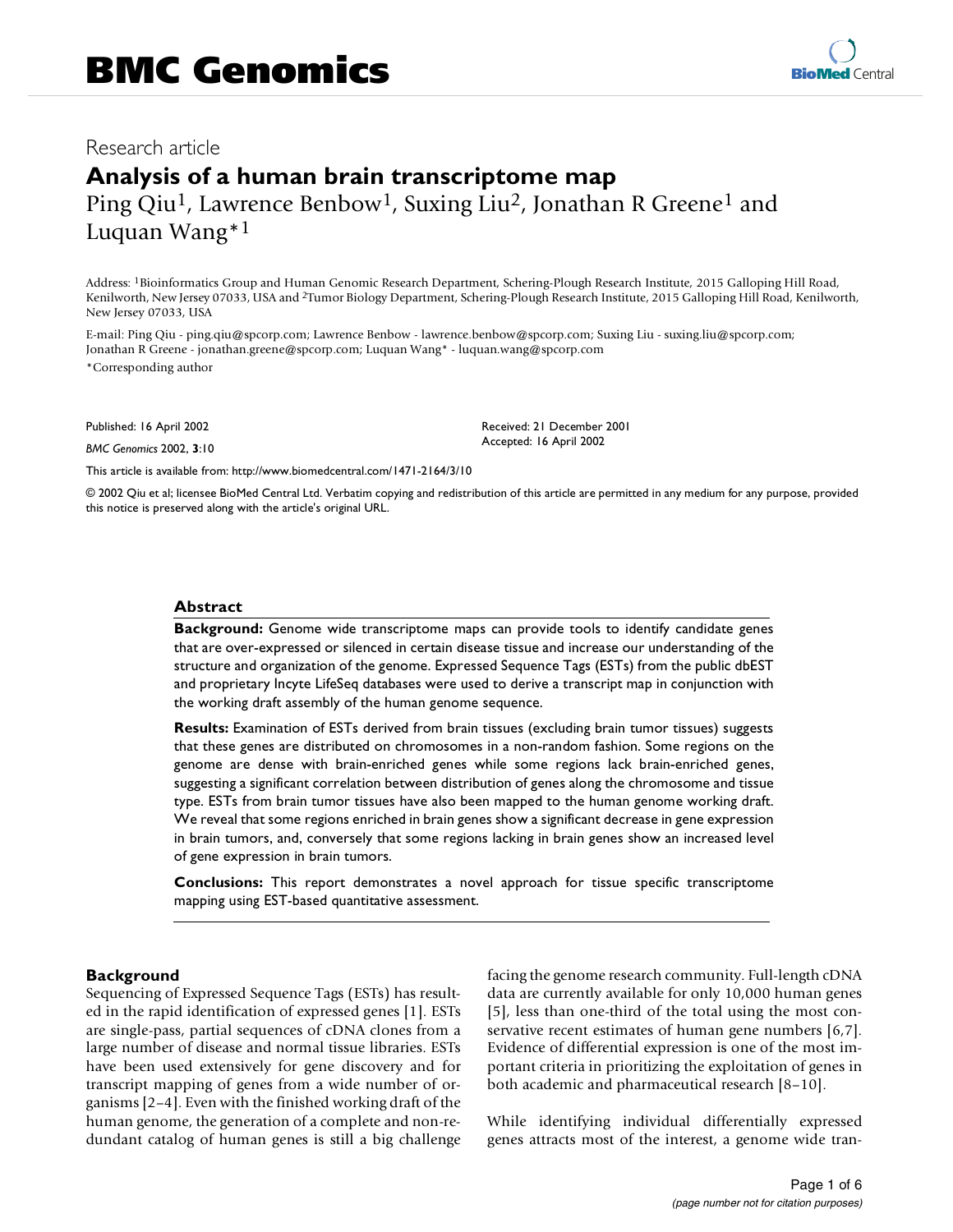scriptome map may not only provide a tool to identify candidate genes that are over-expressed or silenced in certain disease tissue, but may also help to understand the structure and organization of the genome. Genomes are the blueprints of life and they should not be considered as a simple collection of genes. In fact, the organization of genes into operons, complex regulons [11], or pathogenicity islands [12] suggests that related functions usually share physical proximity. Different types of transcriptome maps can help to identify different types of transcription domains. Those domains can now be analyzed as to how they relate to known nuclear substructures, such as nuclear speckles, PML bodies and coiled bodies [13–15].

Two strategies have been commonly used to evaluate large-scale gene expression: experimental and computational. The former is represented by DNA microarray technology [16]. Computational methods consist of generating a large number of random ESTs from non-normalized cDNA libraries. The variation in the relative frequency of those tags, stored in databases, are then used to point out the differential expression of the corresponding genes: this is the so called "digital Northern" comparison. Digital Northern data can be used to provide quantitative assessment of differential expression within a certain limit [17]. Velculescu et al. [18] introduced another digital method called serial analysis of gene expression (SAGE). The SAGE method requires only nine nucleotides, therefore allowing a larger throughput. In both protocols, the number of tags is reported to be proportional to the abundance of cognate transcripts in the tissue or cell type used to make the cDNA library.

The recently announced first draft of the human genome [19,20] holds in it an unprecedented wealth of information, available for public study and scrutiny. How are genes organized in the human genome? Is there any distribution pattern of tissue specific genes in terms of chromosomal location? In this study, we combined the concept of digital Northern and transcript mapping for all public and Incyte LifeSeq ESTs to evaluate the tissue specific transcriptome. The goal of this paper is not to evaluate the digital expression of individual genes; instead we are looking at the tissue enriched digital expression level for a given chromosomal region. Particularly, we looked at the distribution pattern of brain-enriched genes in the genome and how that pattern changes in brain tumor tissues. We are well aware of the fact that this method and associated approaches are quite primitive. However, the tissue specific transcriptome data strongly suggest that human genome organization is correlated to the tissue type and its dynamics.

# **Results**

# *Distribution of brain-enriched genes along the chromosomes*

With the unavailability of the complete annotated human gene catalog, it is not practical to document each individual gene that is expressed in brain within one chromosome region. Since the number of sequence tags is reported to be proportional to the abundance of cognate transcripts in the tissue or cell type used to make a given cDNA library, the number of ESTs within a chromosome region should reflect the abundance of the cognate transcripts in that region. Therefore comparison of the abundance of brain tissue derived transcripts relative to those from other tissues within the same chromosome region can highlight regions that have more brain-enriched gene expression.

We performed digital expression analysis of brain-enriched genes across the human genome with a window size of 5 Mbp and an interval of 1 Mbp. The transcript density factor for normal (non-tumor) brain libraries  $(TDF_{NR})$  was calculated as described in Methods. Figure [1](#page-2-0) is an example of the distribution of  $TDF_{NB}$  over chromosome 1 using publicly available EST sequences from dbEST and reveals a number of "peaks" that represent transcripts that appear to be preferentially expressed in brain tissues. To check the validity of these peak regions and make sure that the difference is not due to random picking or partial sequencing of cDNA libraries (which is the common random fluctuation caused by digital Northern approach) [17], the analysis was repeated using ESTs and the associated library information from the Incyte Genomics LifeSeq database. The distribution pattern of TDF- $_{\rm NB}$  shows an overall correlation coefficient of 0.658 for the whole genome between these two data sources. If we only analyze the region with Z-score  $> = 2$  (i.e. peak regions), the correlation coefficient is 0.935 which suggests that the peak regions resulting from the analysis of public data are most likely not artifacts. Figure 2 shows the comparison of the distributions of TDF on chromosome 1 calculated from ESTs derived from brain tissue libraries vs. ESTs derived from breast tissue libraries. The overall pearson correlation coefficient for these two tissues is 0.113 which suggests that the peak regions observed in Figure [1](#page-2-0) are brain specific.

There are 16 high  $TDF_{NB}$  regions (enriched with brain specific expression) with Z-score >= 2 (Table [1](#page-2-1)). To assess the validity of our finding using public data, similar analysis using Incyte LifeSeq data shows that the same peaks can be derived (data not shown). Table [2](#page-2-2) summarizes all the low  $TDF_{NB}$  regions (lack of brain specific expression) over the whole genome with Z-score >= 2. It's interesting to note that the majority of high  $TDF_{NB}$  or low  $TDF_{NB}$  regions have close to average gene density indicating that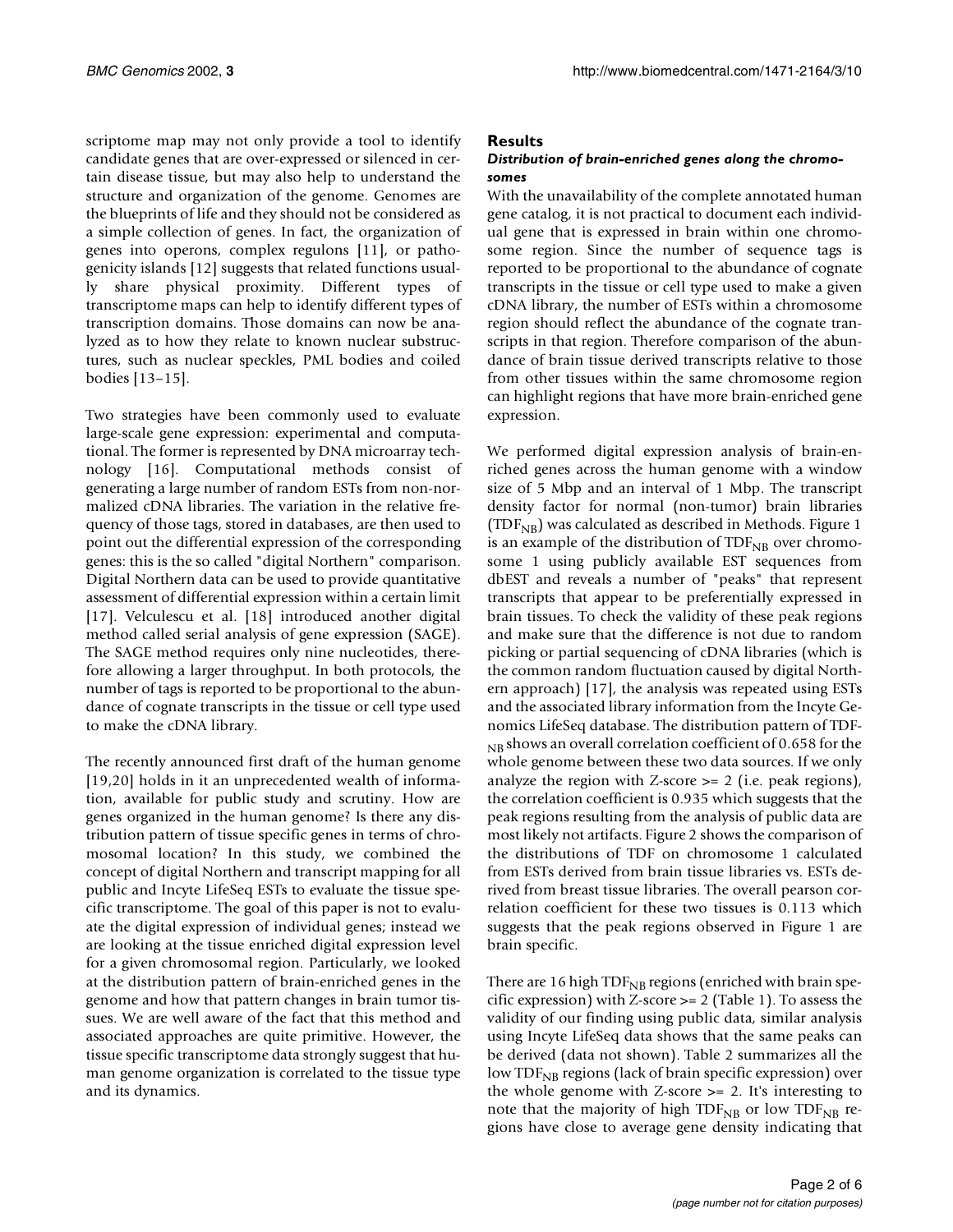

#### <span id="page-2-0"></span>**Figure 1**

Comparison of distribution of  $\text{TDF}_{\text{NB}}$  calculated from data derived from dbEST and Incyte Genomics LifeSeq for chromosome 1. Pearson Correlation Coefficient = 0.658.

those regions are not biased toward extremely high or low gene density.

#### *Expression profile change of some chromosome regions*  with extreme TDF<sub>NB</sub> in brain tumor

<span id="page-2-1"></span>Our analysis strongly suggests that brain-enriched genes are distributed throughout the genome in a non-random fashion. Some regions are dense with brain-enriched genes or brain specific expression. It would be interesting to know if any of these patterns change during tumorgenesis. A similar analysis was performed using ESTs generated from brain tumor libraries and their digital expression profile relative to the pooled tissue was plotted against the genome. The chromosomal distributions of these putative brain tumor enriched transcripts and the normal brain enriched transcripts are quite different. Table [3](#page-3-0) lists all the chromosome regions with high TDF in non-tumor brain libraries (TDF $_{\text{NB}}$ ) which become low TDF or neutral TDF in brain tumor (TDFTB). Chr15, 21-25 Mbp, Chr12, 85-89 Mbp, and Chr18, 45–52 Mbp (Figure 3) are some of the examples. While most of the low TDF regions in normal brain remain low in brain tumor, a few regions did become high TDF regions in brain tumor tissues (Table [3\)](#page-3-0). Chr2, 93–99 Mbp and Chr19, 53–58 Mbp (Figure 4) are two examples. The digital expression profile in those regions was further confirmed by using data from Incyte LifeSeq (data not shown).

#### <span id="page-2-2"></span>**Discussion**

A genome is not a simple collection of genes. It has been reported that significant correlation exists between the distribution of genes along the chromosome and the physical architecture of the cell in bacteria [21]. The hu-



#### **Figure 2**

Comparison of distribution of TDF on chromosome 1 calculated from ESTs derived from brain tissue libraries vs. ESTs derived from breast tissue libraries. Pearson Correlation Coefficient = 0.113.

**Table 1: Summary of chromosome regions with significant brain**enriched gene expression (high TDF<sub>NB</sub> region) (window size 5 **Mbp, Z-score >= 2.0). All regions are confirmed by separate analysis using Incyte LifeSeq ESTs. Pearson Correlation Coefficient = 0.935.**

| Chromosome | Region(Mbp) | <b>TDF<sub>NB</sub></b> | <b>Gene Density</b><br>Ratio |
|------------|-------------|-------------------------|------------------------------|
|            |             |                         |                              |
| ı          | $208 - 212$ | 0.68                    | 0.33                         |
| 2          | $14 - 18$   | 0.46                    | 0.76                         |
| 3          | $90 - 96$   | 0.39                    | 0.58                         |
| 5          | $184 - 188$ | 0.30                    | $\overline{1.0}$             |
| 6          | 82-86       | 0.32                    | 0.79                         |
| 6          | $138 - 142$ | 0.28                    | 0.67                         |
| 7          | 73–77       | 0.56                    | 0.59                         |
| 10         | $145 - 149$ | 0.43                    | 0.1                          |
| 2          | $85 - 89$   | 0.36                    | 0.75                         |
| 13         | 65–69       | 0.35                    | 0.71                         |
| 15         | $21 - 26$   | 0.69                    | 0.78                         |
| 18         | $80 - 87$   | 0.88                    | 0.83                         |
| 20         | $8 - 15$    | 0.54                    | 0.52                         |
| 22         | $46 - 50$   | 0.30                    | 0.17                         |
| X          | $103 - 109$ | 0.43                    | 0.58                         |
| X          | $150 - 155$ | 0.57                    | 0.25                         |

man genome is much more complex and a complete understanding of its organization awaits completion of the finished sequence as well as a definitive annotation of the human gene catalog. Considerable evidence has already shown that related genes tend to exist as clusters in the genome. For example, 80% of the over 900 olfactory genes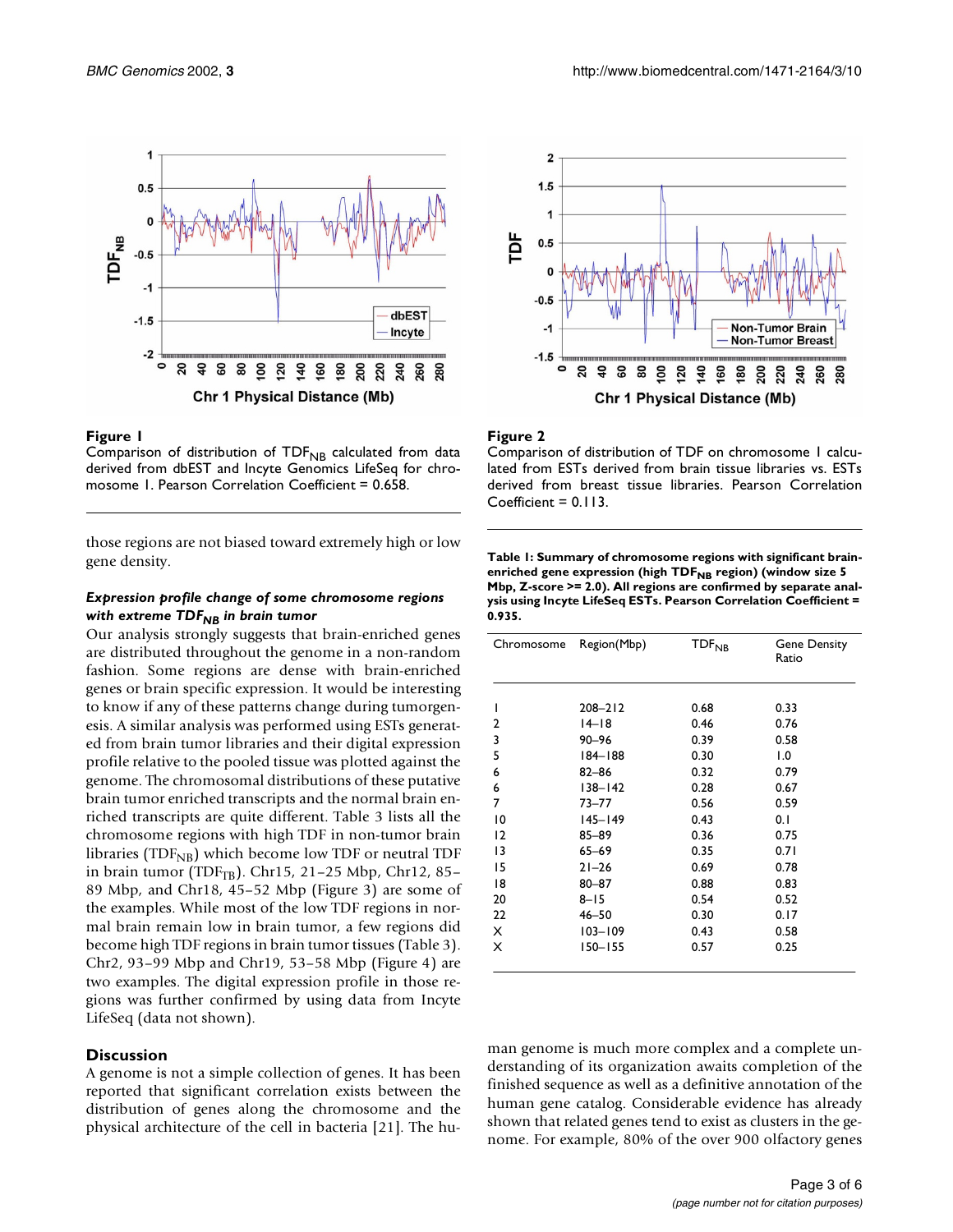| Chromosome | Region (Mbp) | <b>TDF<sub>NB</sub></b> | <b>Gene Density</b><br>Ratio |
|------------|--------------|-------------------------|------------------------------|
|            |              |                         |                              |
|            | $117 - 111$  | $-0.80$                 | 1.11                         |
|            | $218 - 222$  | $-0.56$                 | 0.50                         |
|            | $229 - 233$  | $-0.62$                 | 0.79                         |
| 2          | $92 - 99$    | $-0.99$                 | 1.79                         |
| 3          | $175 - 179$  | $-0.76$                 | $\overline{1.0}$             |
| 3          | $217 - 211$  | $-0.97$                 | 0.76                         |
| 4          | $75 - 81$    | $-1.31$                 | 2.78                         |
| 7          | $152 - 159$  | $-0.80$                 | 1.26                         |
| 9          | $117 - 122$  | $-0.76$                 | 0.99                         |
| 10         | $57 - 61$    | $-0.82$                 | 0.62                         |
| П          | $55 - 59$    | $-1.24$                 | 0.25                         |
| П          | $ 11 - 117$  | $-0.92$                 | 0.94                         |
| 2          | $55 - 60$    | $-0.71$                 | 4.15                         |
| 4          | $111 - 116$  | $-1.08$                 | 0.81                         |
| 19         | $30 - 35$    | $-0.60$                 | 0.41                         |
| 19         | $53 - 57$    | $-0.62$                 | 1.58                         |
| 21         | $7 - 11$     | $-1.83$                 | 0.03                         |
| 22         | $10 - 14$    | $-0.43$                 | 0.10                         |

**Table 2: Summary of chromosome regions lacking in brain-en**riched gene expression (low TDF<sub>NB</sub> regions) (window size 5 Mbp, **Z-score >= 2.0). All regions are confirmed by separate analysis using Incyte LifeSeq ESTs. Pearson Correlation Coefficient = 0.935.**

are found in clusters of 6–138 genes [22]. The 3.6 Mbp human major histocompatibility complex (MHC) on chromosome 6p21.3 is a critical repository for the immune response genes [23]. Extensive analysis of the genomic organization of the MHC region has revealed that at least 27 of its resident genes possess duplicated copies in at least one of the three other restricted chromosomal regions 1q21-q25, 9q33-q34 and 19q13.1-p13.4. For another example, ABC transporter gene family members are located on 6p21.3, 1q25 and 9q34 as clusters.

The development of distinct tissue and cell types is a fundamental characteristic of growth in higher organisms. Tissue and cellular differentiation, in turn, is highly dependent on specific patterns of gene expression and transcript accumulation. Many studies have been successfully used to pinpoint genes exhibiting tissue or disease specific expression. This study suggests another approach that focuses on the tissue specific transcriptome map study and attempts to study the genomic proximity of tissue specific genes. We show here that some regions on specific chromosomes are enriched with brain-enriched gene expression. Given the chromosome window size (5 Mbp) used to calculate the TDF and the average size of the gene  $(\sim 30$ Kbp), each 5 Mbp region should contain on average about 170 genes. In addition, we report here only regions that have a normal level of gene density. Therefore the very high  $TDF_{NR}$  regions are most likely contributed by the



#### **Figure 3**

Differential expression between tumor tissues vs. non-tumor tissues (chromosome 18). a) An example of transition from a brain high TDF region on chromosome 18 (45 Mbp–52 Mbp) in normal tissue libraries to low TDF region in brain tumor libraries; b) Corresponding non-tumor breast tissue vs. tumor breast tissue transcriptome map on the same chromosome. The brain high TDF region observed that changed to low TDF region in a) was not observed in b).

high level expression of brain-enriched gene clusters or the regions containing a high density of brain-enriched genes.

<span id="page-3-0"></span>We are aware of the importance of those brain-enriched genes that scatter across the genome whose brain specific or differential expression is diluted by the large volume of neighbor genes within the 5 Mbp window region. Another limitation of this approach is the inability to reveal some regions with equal up-down differential expression. The goal of this study is to pinpoint the chromosomal regions with the most significant brain-enriched gene expression and to elucidate the non-randomness of the tissue specific expression over the chromosome. Naturally, gene proximity within chromosomes is already known to be significant. Finding neighbors of a given gene can shed light on that gene, especially when the neighbors contain objects with similar features. Therefore, this tissue specific transcriptome map study may not only help us to understand the genome organization in the future, but may also provide means to gain leads to the functions of many genes for which this information is not currently available.

## **Methods**

## *Resources for databases and computer programs*

[GenBank release 120 was downloaded from \[ftp://nc](ftp://ncbi.nlm.nih.gov)bi.nlm.nih.gov] . ESTs and their associated tissue library [information and clone information were extracted and or](ftp://ncbi.nlm.nih.gov)-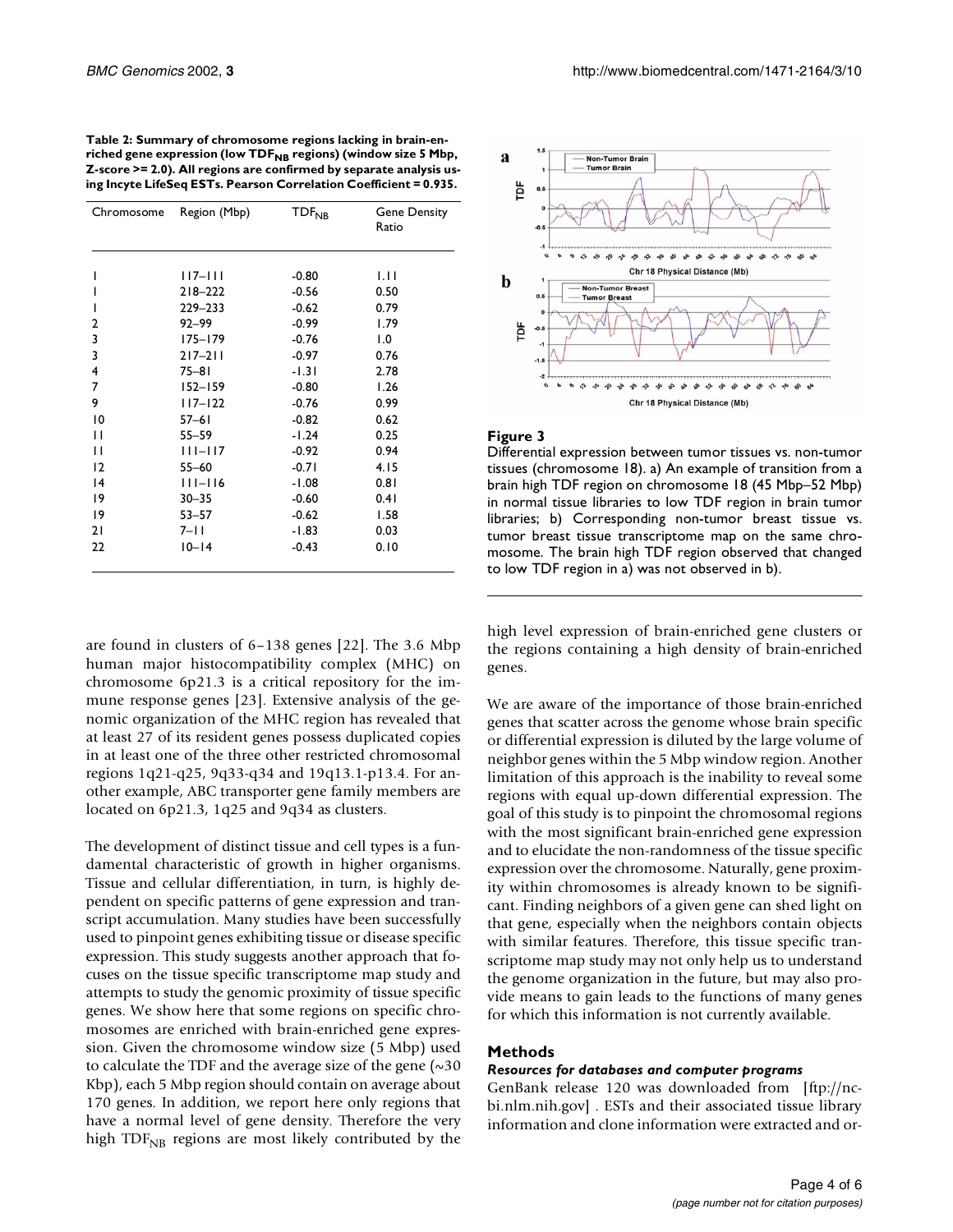| Chromosome      | Region (Mbp) | <b>TDF<sub>NB</sub></b> | TDF <sub>TB</sub> |
|-----------------|--------------|-------------------------|-------------------|
|                 |              |                         |                   |
| 2               | $14 - 18$    | 0.45                    | 0.06              |
| 2               | $91 - 99$    | $-0.93$                 | 0.11              |
| $\overline{0}$  | $58 - 62$    | $-0.74$                 | 0.92              |
| 12              | $85 - 89$    | 0.36                    | $-0.56$           |
| $\overline{13}$ | $54 - 61$    | $-0.78$                 | 0.19              |
| 15              | $21 - 25$    | 0.74                    | 0.21              |
| 18              | $45 - 52$    | 1.0                     | $-1.63$           |
| 19              | $53 - 58$    | $-0.64$                 | $\overline{1.8}$  |
| 20              | $10 - 15$    | 0.64                    | $-0.62$           |
| 22              | $30 - 34$    | $-0.48$                 | 0.15              |
| X               | $103 - 109$  | 0.43                    | 0.09              |
| X               | $24 - 28$    | $-0.72$                 | $-0.11$           |
|                 |              |                         |                   |

Table 3: High TDF<sub>NB</sub> and low TDF<sub>NB</sub> (Z-score >= 2) regions **which show significant differential expression between tumor brain tissues and non-tumor brain tissues.**

[ganized in a relational database \(Sybase, SQL Server Re](ftp://ncbi.nlm.nih.gov)lease 11.0, CA, Sybase Inc.). The EST cDNA libraries were manually curated and catalogued into non-tumor brain libraries and brain tumor libraries. We obtained 208604 dbEST ESTs from 369 non-tumor brain cDNA libraries, 67351 ESTs from 148 brain tumor cDNA libraries. We also extracted 363473 ESTs from 100 Incyte LifeSeq nontumor brain cDNA libraries and 126538 ESTs from their 23 brain tumor libraries. All non-commercial software used in this study was written in PERL 5.0.

## *Transcript mapping*

[Transcript mapping was done based on the October 2000](http://genome.ucsc.edu) Freeze of the University of California at Santa Cruz's working draft sequence [http://genome.ucsc.edu] , which presents a tentative assembly of the finished and draft human genomic sequence based on the Washington Univer[sity-Saint Louis clone map \[](http://genome.ucsc.edu)[http://genome.wustl.edu/gsc\]](http://genome.wustl.edu/gsc) [. We mapped all the public ESTs \(2.5 millions ESTs\) from](http://genome.wustl.edu/gsc) dbEST as well as the ESTs from Incyte Genomics' LifeSeq database (5.1 millions ESTs) using a local alignment software package AAT. AAT is a local alignment software which extended the BLAST algorithm by assigning fixed penalty to long gaps [24]. To reduce the number of undesirable matches due to interspersed repeats, the DNA sequence is screened for interspersed repeats using the [RepeatMasker program \(Smit, AFA & Green, P et al \[](http://genome.wustl.edu/gsc)[http:/](http://ftp.genome.washington.edu/RM/RepeatMasker.html) /ftp.genome.washington.edu/RM/RepeatMasker.html] ). Only those ESTs that have over 95% identity to the ge[nomic counterpart over half the length of ESTs' length or](http://ftp.genome.washington.edu/RM/RepeatMasker.html) 50 bp whichever is longer are included.



#### **Figure 4**

Differential expression between tumor tissues vs. non-tumor tissues (chromosome 19). a) An example of transition from a brain low TDF region on chromosome 19 (53 Mbp–58 Mbp) in normal tissue libraries to high TDF region in brain tumor libraries; b) Corresponding non-tumor breast tissue vs. tumor breast tissue transcriptome map on the same chromosome. The brain low TDF region observed that changed to high TDF region in a) was not observed in b).

#### *Calculation of the transcript density factor (TDF)*

The TDF for normal brain-enriched gene expression (TD- $F_{NR}$ ) is calculated using 5 Mbp window moving along the chromosome with 1 Mbp interval and defined as:

 $TDF_{NB} = ln(R_{NB}/R)/(T_{NB}/T)$ 

Where

 $R_{NR}$  is the number of EST clones derived from non-tumor brain tissue within a window of 5 Mbp.

R is the number of EST clones derived from all non-tumor tissue pooled libraries within a window of 5 Mbp.

 $T_{\text{NR}}$  is the number of total mapped EST clones derived from non-tumor brain tissues.

T is the number of total mapped EST clones derived from all non-tumor tissue pooled libraries.

The distribution of  $TDF_{NB}$  of all the 5 Mbp regions should approximate a Gaussian distribution. Theoretically, TDF- $_{\text{NR}}$  should approach 0 if the expression level of genes in brain tissues has no difference from that in pooled tissues within a 5 Mbp chromosomal region. We define all the regions with high TDF<sub>NB</sub> (Z-score >= 2) as brain-enriched regions. Those chromosome regions that have high brain-